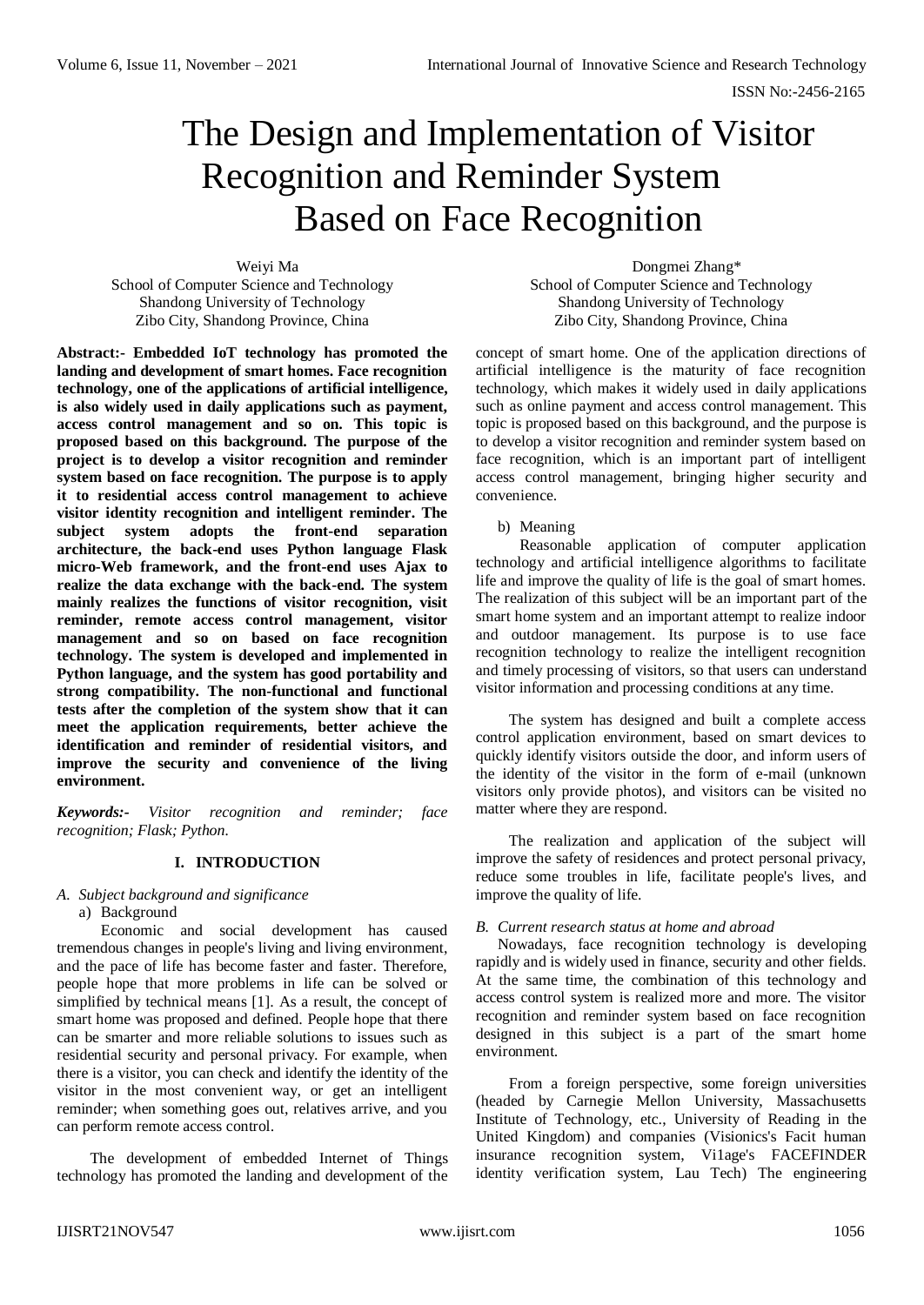ISSN No:-2456-2165

research work of the Hunter system and the BIOID system in Germany, etc.) also focuses on public security and criminal matters. Its continuous development in video surveillance and access control has gradually become a reality from film and television and is rapidly popularized [3].

Domestically, with the vigorous development of face recognition algorithms, a large number of outstanding talents and companies have emerged at this stage. Although the United States has the largest number of scholars in the field of facial recognition in the world, China lags behind the United States and ranks second, but in terms of published literature, Chinese research literature surpasses English research literature. Obviously, China's research is faster and more mature. Some; such as the face recognition access control system developed by technology companies such as Geling Shentong, Yunmai, Shangtang Technology, Megvii Technology, etc., which are based on face recognition technology, with fast recognition speed and high accuracy, and will not be subject to makeup. The influence of external factors such as glasses and hats has improved the traffic efficiency of the entrances and exits of communities and buildings to a certain extent, and strengthened the management of the identity security of personnel entering and exiting, and ensured the safety of the community.

The face recognition access control system is coming at a rapid pace. The integration of face recognition technology into the visitor recognition and reminder system is undoubtedly an indispensable combination of smart homes. The application of Internet of Things technology and face recognition algorithms, combined with the email function to notify users of visitor information to build a complete system is not only the design idea of this project, but also a future development direction.

# *C. Introduction to key technologies*

a) Introduction to System development language

- Python and Flask framework: The Python language is an interpreted scripting language, also known as the "glue language", with a wide range of applications, including Web and Internet development, scientific computing and statistics, artificial intelligence, software and back-end development, and web crawlers. One of the micro-web framework-Flask framework is based on Werkzeug WSGI toolbox and Jinja2 template engine. The core of the framework is simple and there is no default database or form validation tool.
- JavaScript (JS) and Ajax technology: JS is a highlevel interpretive scripting language belonging to the network. It is widely used in Web application development. It can add a variety of dynamic functions and request responses to web pages. Usually JS scripts are embedded in HTML. And the language also has cross-platform features. JS can run on multiple operating systems under the support of most browsers. Ajax refers to the web development technology that creates interactive, fast and dynamic web applications. That is, we can update some web pages without refreshing the web pages. At the same time, the technology can also exchange data with the

background server, which is very convenient and simple to achieve asynchronous web pages. renew.

## b) Introduction to Face Recognition Technology

Face recognition technology is a kind of non-contact biometric recognition technology that is very hot today, and it has been applied to all aspects of our lives. It is currently widely used in: security management of enterprises and residences, electronic passports and ID cards, public security Judicial and criminal investigation, self-service, information security and other fields.

Its characteristics are:

- Face recognition is non-contact, because the user does not need to have direct contact with the device;
- Face recognition is not mandatory, because the recognized face image information can be actively obtained;
- Face recognition is concurrency, that is, multiple faces can be sorted, judged, and recognized in actual application scenarios.

However, this technology still has certain limitations, such as insufficient recognition accuracy due to the influence of ambient light, occlusion of human facial hair and accessories, and facial changes due to age [4]. Therefore, to further improve the algorithm research to solve the face recognition problem under the influence of the environment is still a big topic.

## **II. SYSTEM DESIGN**

#### *A. System overall architecture design*

The system structure of this system is divided into two parts: camera client and cloud server. The system architecture is shown in Figure 1.



Fig. 1: System Architecture Model.

The camera client is responsible for functions such as taking photos, detecting faces, and sending face photos to the cloud server. The client needs to connect to the user table in the database for user binding. The client is mainly implemented by Python scripts.

The cloud server adopts an architecture that separates the front and back ends.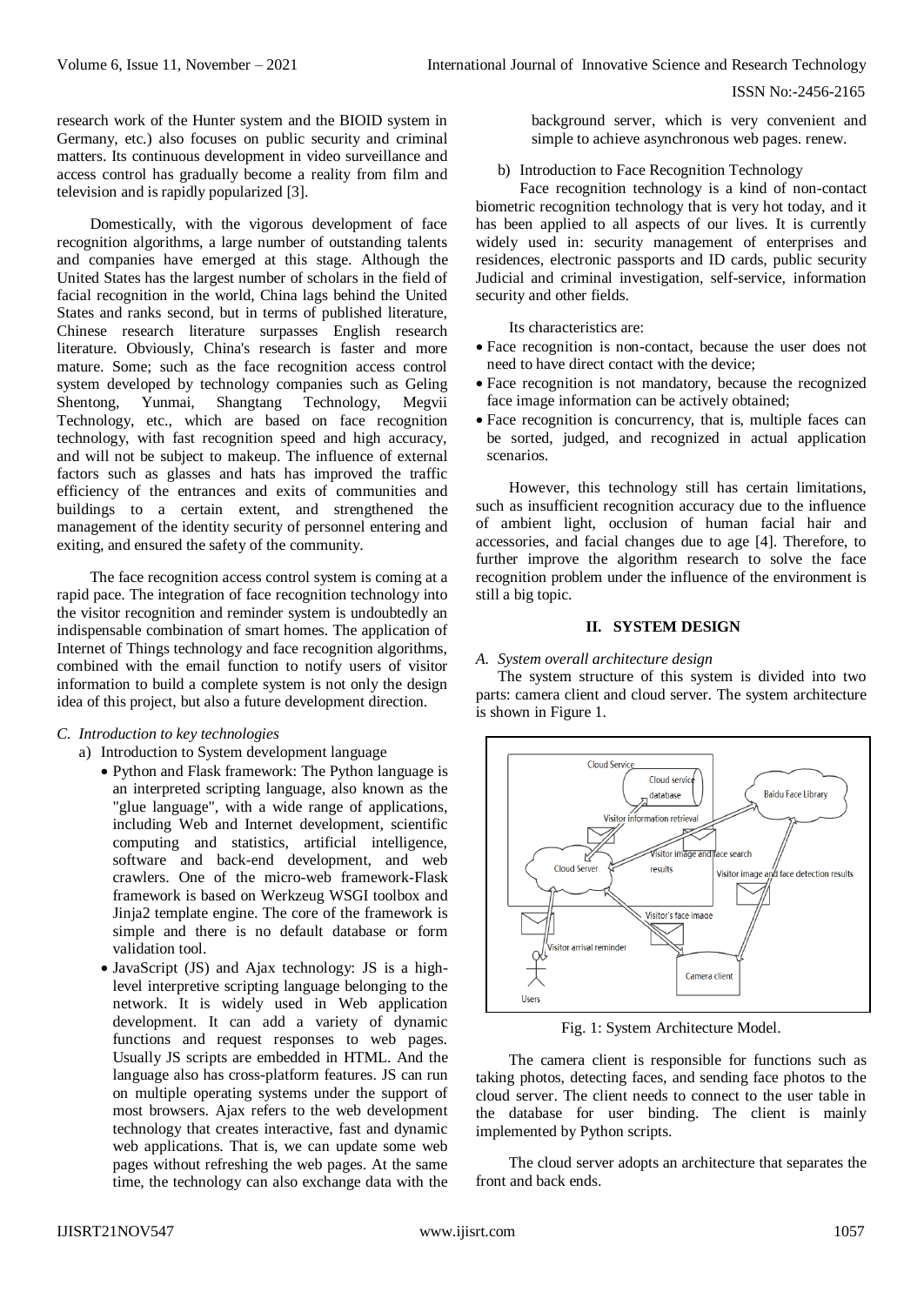The back-end is responsible for the functional realization of the cloud service, such as connection access to the database and Baidu face database, visitor reminder, visitor management, user management, etc., mainly using the Flask micro-web framework of Python, which is lightweight and scalable Good features. The back end uses a layered architecture, which is logically divided into model package, service package, view package, and util package to complete the development and implementation of various functions.

The front end is responsible for function display, humancomputer interaction interface, basic form verification, data request and display, etc. It uses HTML web pages to combine JS and Ajax technology, and uses Ajax to request data from the background and render front-end data display. UI design uses Bootstrap template style, which is beautiful and generous.

#### *B. The design of the camera client*

The camera client is mainly responsible for device binding, visitor image acquisition, and upload of visitor's face image to the cloud server.

a) Business logic design

This end uses the script command line to start. After the script is started, the user name and password are logged in to bind the device.

After logging in, the script saves the logged-in user name into a global variable in the script. The script starts to run uninterruptedly. It acquires the image outside the door through the camera, and converts the acquired image into Base64 encoded data to perform face detection through Baidu face detection API. When the detection is over, it will return whether there are human faces in the photo, that is, the number of human faces. Next, the Base64-encoded face photos, number of faces, and user names are packaged into a json format and sent to the cloud server. If the data from the cloud server is successfully received, the photo will be delayed for 10 seconds, and then the photo will continue. The business logic flow chart is shown in Figure 2.



Fig. 2: Camera client business logic flow chart

#### **III. SYSTEM IMPLEMENTATION**

The functional modules of this system are divided into two parts, one is the camera client, and the other is the core cloud server.

#### *A. The realization of the the camera client module*

The camera client is started via a script command line, and then continues to run.

The core code is as follows: a) Start script: main.py

| # Use opency to take pictures, and inherit the base 64 |
|--------------------------------------------------------|
| format                                                 |
| def make photo(capp):                                  |
| success, frame $=$ capp.read()                         |
| print(path)                                            |
| # cv2.imshow('camera', frame) # Show every frame       |
| time.sleep $(0.2)$                                     |
| if success:                                            |
| print("read ok")                                       |
| cv2.cvtColor(frame,<br>#<br>img gray<br>$\alpha = 1$   |
| cv2.COLOR RGB2GRAY)                                    |
| $img\_base64 = base64.b64encode(from).decode()$        |
| return img_base64                                      |
| else:                                                  |
| make_photo(capp)                                       |
|                                                        |
|                                                        |

b) Taking pictures: take\_photo.py

```
# Script start function
   def main():
       # Go to the next step to take pictures and face 
recognition
       cap = take_photo.camera_open()
       img = take_photo.make_photo(cap)
      res = face\_detect.face_detect(img)
       if res:
        data = \{ 'image': img,
           'face_num': res.
            'username': user['username']
         }
        headers = {
            "Content-Type": "application/json; 
charset=UTF-8"
     }
         url = "http://localhost:5000/face/reco_alert"
        res = requests.post(url, data = json.dumps(data),headers = headers) if res:
            time.sleep(10)
```